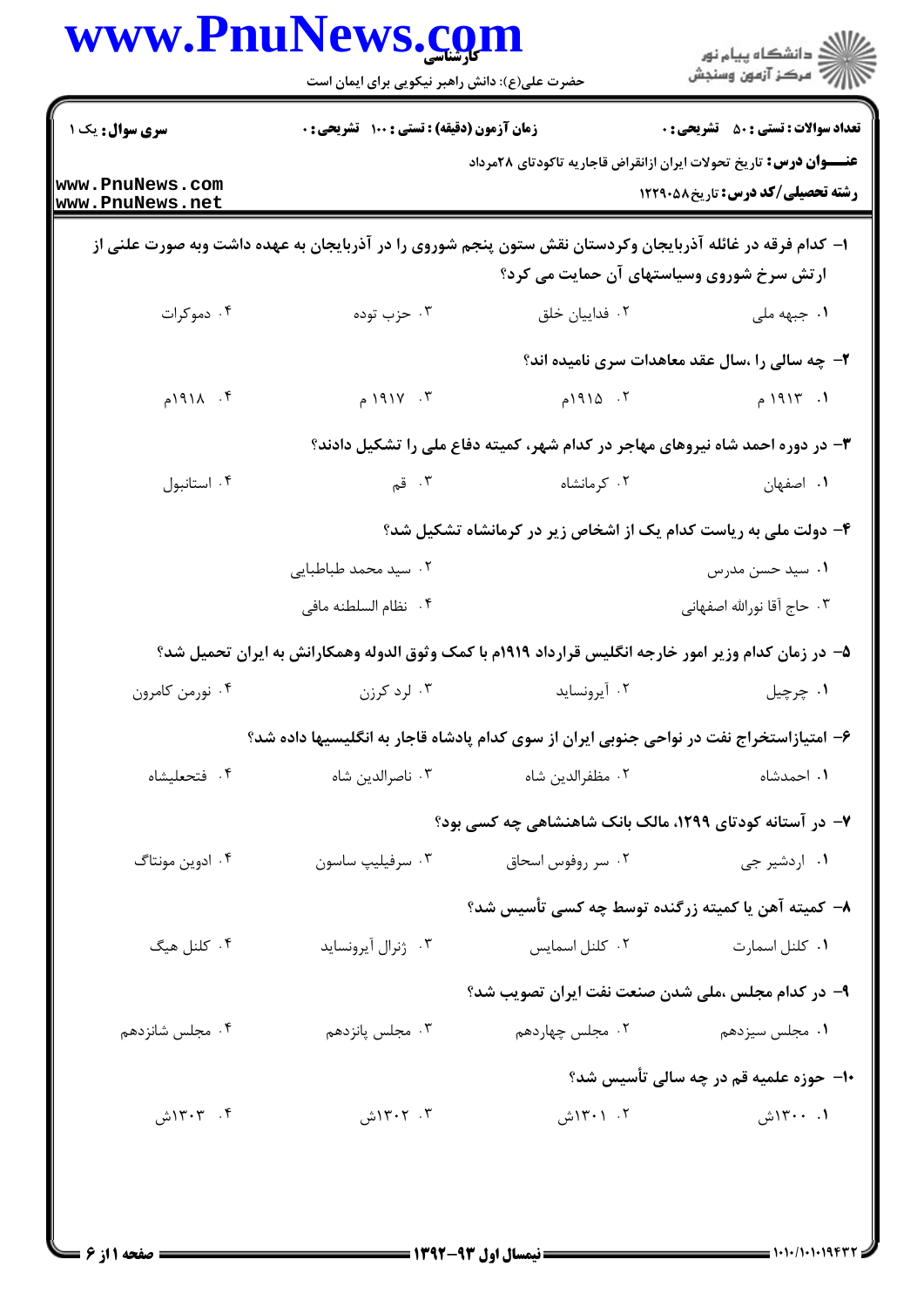|                                    | www.PnuNews.com<br>حضرت علی(ع): دانش راهبر نیکویی برای ایمان است                   |               | ِ<br>∭ دانشڪاه پيام نور<br>∭ مرڪز آزمون وسنڊش                                                                        |
|------------------------------------|------------------------------------------------------------------------------------|---------------|----------------------------------------------------------------------------------------------------------------------|
| <b>سری سوال : ۱ یک</b>             | <b>زمان آزمون (دقیقه) : تستی : 100 تشریحی : 0</b>                                  |               | <b>تعداد سوالات : تستی : 50 ٪ تشریحی : 0</b>                                                                         |
| www.PnuNews.com<br>www.PnuNews.net |                                                                                    |               | <b>عنــــوان درس:</b> تاریخ تحولات ایران ازانقراض قاجاریه تاکودتای ۲۸مرداد<br><b>رشته تحصیلی/کد درس:</b> تاریخ581291 |
|                                    |                                                                                    |               | 11- مؤسس حوزه علمیه قم چه کسی بود؟                                                                                   |
|                                    | ۰۲ آیت الله میرزای شیرازی                                                          |               | ۰۱ آيت الله مدرس                                                                                                     |
|                                    | ۰۴ آیت الله حائزی یزدی                                                             |               | ۰۳ آیت الله نورالله اصفهانی                                                                                          |
|                                    |                                                                                    |               | <b>۱۲</b> - کدام یک از موارد زیر جزء سیاستها و پایه های حکومت پهلوی نمی باشد؟                                        |
|                                    | ۰۲ دموکراسی در تمامی زمینه ها                                                      |               | ۰۱ سکولاریزم در تمامی زمینه ها                                                                                       |
|                                    | ۰۴ تجدد سطحي ومبتذل                                                                |               | ۰۳ ناسیونالیزم باستانگرا                                                                                             |
|                                    |                                                                                    |               | ۱۳- تأسیس فرهنگستان در سال ۱۳۱۱ ش توسط چه کسی انجام شد؟                                                              |
| ۰۴ شریعت سنگلجي                    | ۰۳ عیسی صدیق                                                                       | ۰۲ احمد کسروی | ۰۱ علی اکبر داور                                                                                                     |
|                                    | ۱۴– قانون متحدالشکل کردن البسه اتباع ایرانی در چه سالی به تصویب مجلس هفتم رسید؟    |               |                                                                                                                      |
| ۰۴ (۱۳۱۱ش                          | ۰۳ ۱۳۰۹ش                                                                           | ۰۲ ۱۳۰۷ش      | ۰۱. ۱۳۰۵ش                                                                                                            |
|                                    |                                                                                    |               | ۱۵- قانون کشف حجاب در چه سالی اجرا شد و رسمیت یافت؟                                                                  |
| ۰۴ آش                              | ۰۳ ۱۳۰۷ش                                                                           | ۲. ۱۳۱۴ش      | ۰۱. ۱۳۱۷ش                                                                                                            |
|                                    | ۱۶−     تأليف كتاب« آئين» توسط چه كسي اعلان جنگ رسمي سكولاريزم عليه مذهب تشيع بود؟ |               |                                                                                                                      |
|                                    | ۰۲ شریعت سنگلجی                                                                    |               | ٠١. عبدالحسين تيمورتاش                                                                                               |
|                                    | ۰۴ عیسی صدیق                                                                       |               | ۰۳ احمد کسروی                                                                                                        |
|                                    |                                                                                    |               | ۱۷– کابینه سیاه سید ضیا ءچه مدت طول کشید؟                                                                            |
| ۰۴ روز                             | ۰۰ ۷۰ روز                                                                          | ۰. ۶۰ روز     | ۰۱ ۳۰ روز                                                                                                            |
|                                    |                                                                                    |               | <b>۱۸</b> - در چه سالی سازمان پرورش افکار افتتاح شد؟                                                                 |
| ۰۴ ۱۳۲۰ش                           | ۰۳ ۱۳۱۷ش                                                                           | ۲. ۱۳۱۴ش      | ۱. ۱۳۱۲ش                                                                                                             |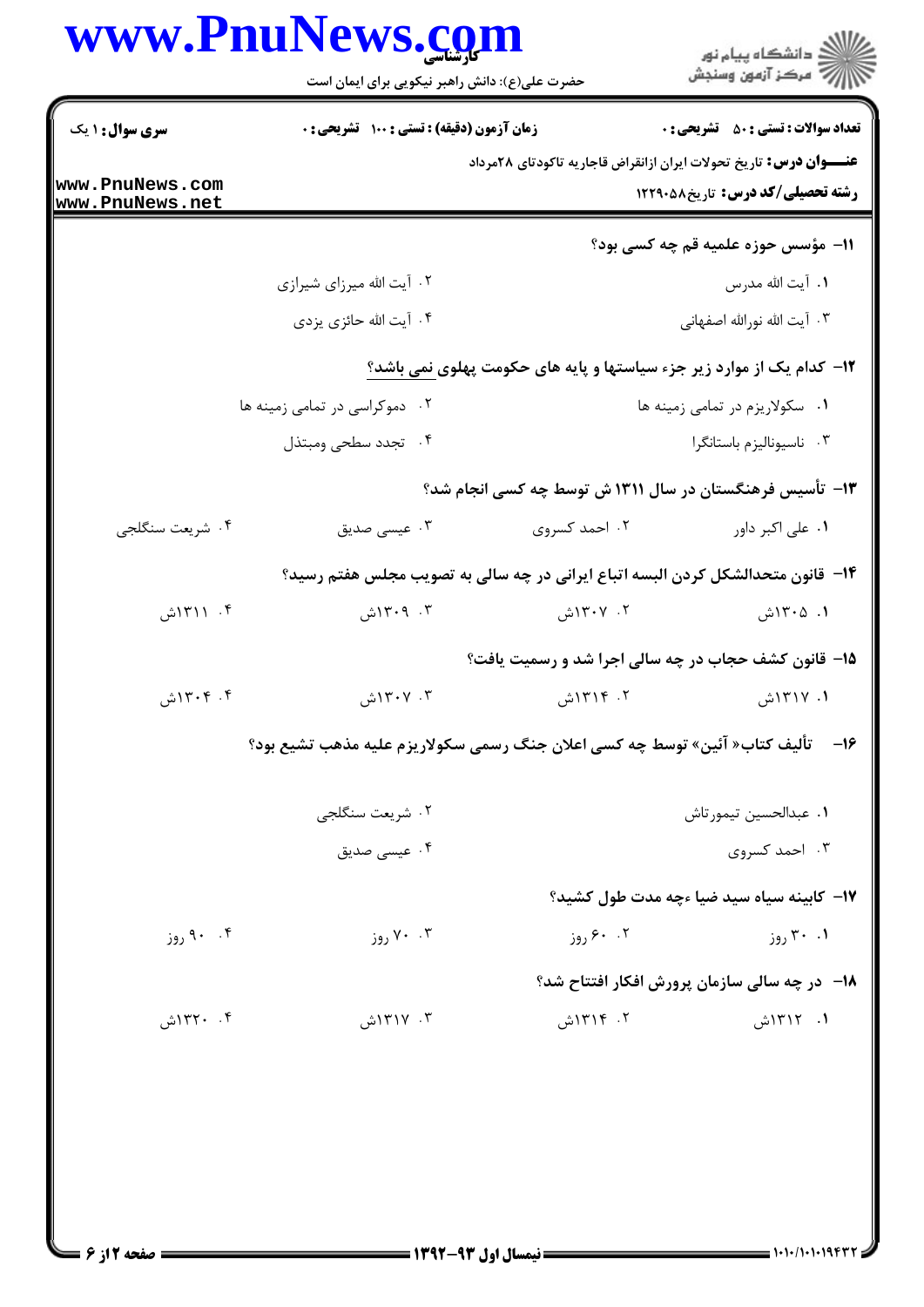| www.PnuNews.com |  |
|-----------------|--|
|-----------------|--|



حضرت علی(ع): دانش راهبر نیکویی برای ایمان است

| <b>سری سوال : ۱ یک</b>             | <b>زمان آزمون (دقیقه) : تستی : 100 تشریحی : 0</b>                                                                        |                                                                                 | <b>تعداد سوالات : تستي : 50 ٪ تشريحي : 0</b>                                    |
|------------------------------------|--------------------------------------------------------------------------------------------------------------------------|---------------------------------------------------------------------------------|---------------------------------------------------------------------------------|
|                                    |                                                                                                                          |                                                                                 | <b>عنــــوان درس:</b> تاریخ تحولات ایران ازانقراض قاجاریه تاکودتای ۲۸مرداد      |
| www.PnuNews.com<br>www.PnuNews.net |                                                                                                                          |                                                                                 | <b>رشته تحصیلی/کد درس:</b> تاریخ581291 12                                       |
|                                    |                                                                                                                          |                                                                                 | ۱۹- در چه زمانی برای اولین بار شعار ملی شدن صنعت نفت ایران مطرح شد؟             |
|                                    |                                                                                                                          | ۰۱ در تظاهرات بزرگ مردم در میدان بهارستان بعد از سخنرانی آیت الله کاشانی(۱۳۲۹ش) |                                                                                 |
|                                    |                                                                                                                          | ۰۲ با اتحاد دکتر مصدق وآیت الله کاشانی به عنوان رهبران سیاسی و مذهبی(۱۳۳۰ش)     |                                                                                 |
|                                    |                                                                                                                          | ۰۳ با نخست وزیری مصدق و مطرح کردن سیاست موازنه منفی در رابطه با نفت(۱۳۳۰ش)      |                                                                                 |
|                                    |                                                                                                                          | ۰۴ با تصویب لایحه ۹ ماده ای کمیسیون مخصوص نفت وتصویب در مجلس شورا و سنا(۱۳۳۱ش)  |                                                                                 |
|                                    | +۲- کدامیک از افراد زیر به خاطر امر به معروف و نهی از منکر به خانواده شاه در مخالفت به کشف حجاب درحرم مطهر حضرت          |                                                                                 |                                                                                 |
|                                    |                                                                                                                          |                                                                                 | معصومه (س) مورد ضرب وشتم رضا شاه قرار گرفت؟                                     |
|                                    |                                                                                                                          |                                                                                 | ۰۱ آیت الله سید حسن مدرس                                                        |
|                                    | ۴.  آیت الله شیخ محمد تقی بافقی                                                                                          |                                                                                 | ٣.  آیت الله حاج آقا حسین قمی                                                   |
|                                    | <b>۲۱</b> – از شهریور ۱۳۲۰ ش تا بهمن ۱۳۲۴ ش، ظرف مدت چهار سال چند کابینه پی در پی روی کار آمد؟                           |                                                                                 |                                                                                 |
| ۰.۴ ۱۰کابینه                       | ۰۳ کابینه                                                                                                                | ۰۲ کابینه                                                                       | ۰۱ ۵ کابینه                                                                     |
|                                    |                                                                                                                          |                                                                                 | <b>۲۲- حزب توده در چه سالی پایه ریزی شد؟</b>                                    |
| ۰۴ فروردين۱۳۲۵                     | ۰۳ مهرماه ۱۳۲۰                                                                                                           | ۰۲ خرداد۱۳۲۱                                                                    | ۱. شهريور۱۳۲۳                                                                   |
|                                    | ۲۳– کدام دوره مجلس که انتخابات آن در دوره استبداد رضاخانی و با اعمال نفوذ او انجام شده بود، بعد از اشغال ایران بر سر کار |                                                                                 | آمد؟                                                                            |
| ۰۴ مجلس شانزدهم                    | ۰۳ مجلس پانزدهم                                                                                                          | ۰۲ مجلس چهاردهم                                                                 | ۰۱ مجلس سيزدهم                                                                  |
|                                    |                                                                                                                          |                                                                                 | ۲۴– اولین اقدام مجلس پانزدهم که توسط نیروهای مستقل پی گیری می شد کدام مورد بود؟ |
|                                    |                                                                                                                          | ٠١ تصويب سياست موازنه مثبت در رابطه با نفت شمال وجنوب ايران                     |                                                                                 |
|                                    |                                                                                                                          | ۰۲ مقاومت در برابر زور گوییهای شوروی برای کسب امتیاز نفت شمال                   |                                                                                 |
|                                    |                                                                                                                          |                                                                                 | ۰۳ خلع يد از شركت نفت                                                           |
|                                    |                                                                                                                          |                                                                                 | ۰۴ ندادن رأى اعتماد به قوام                                                     |
|                                    |                                                                                                                          |                                                                                 | <b>۲۵</b> - دکتر محمد مصدق بعد از سقوط و کناره گیری چه کسی به نخست وزیری رسید؟  |
| ۰۴ محمد فروغی                      | ۰۳ حسین علاء                                                                                                             | ۰۲ رزم آرا                                                                      | ۰۱ هژير                                                                         |
|                                    |                                                                                                                          |                                                                                 | ۲۶- طرح کودتای ۲۸ مرداد۱۳۲۲ از سوی آمریکاییها چه نام گرفت؟                      |
| $MI_6.$                            | ۰۳ بدامن                                                                                                                 | ٠٢ عمليات چكمه                                                                  | ۰۱ تی.پی.آژاکس                                                                  |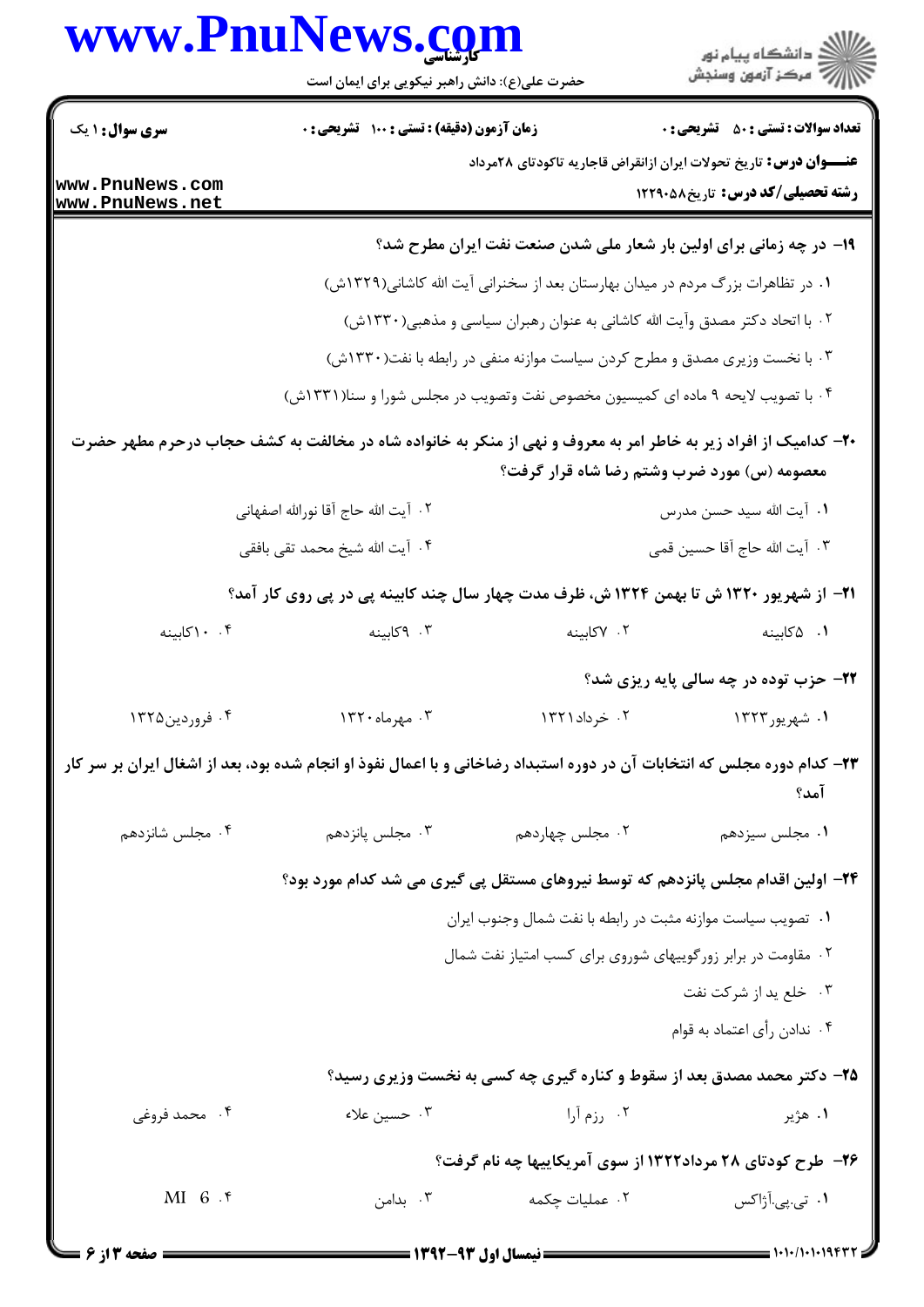|                                    | حضرت علی(ع): دانش راهبر نیکویی برای ایمان است                                                                    |                                                                               | ِ<br>∭ دانشڪاه پيام نور<br>∭ مرڪز آزمون وسنڊش |
|------------------------------------|------------------------------------------------------------------------------------------------------------------|-------------------------------------------------------------------------------|-----------------------------------------------|
| <b>سری سوال :</b> ۱ یک             | زمان آزمون (دقیقه) : تستی : ۱۰۰ تشریحی : ۰                                                                       |                                                                               | <b>تعداد سوالات : تستي : 50 ٪ تشريحي : 0</b>  |
| www.PnuNews.com<br>www.PnuNews.net |                                                                                                                  | <b>عنــــوان درس:</b> تاریخ تحولات ایران ازانقراض قاجاریه تاکودتای ۲۸مرداد    | <b>رشته تحصیلی/کد درس:</b> تاریخ5881211       |
|                                    |                                                                                                                  | ۲۷- کدام اقدام امام سبب دستگیری وتبعیدایشان به ترکیه شد؟                      |                                               |
|                                    | ٠٢ تشكيل جلسات متعدد با علما                                                                                     |                                                                               | ٠١ قيام پانزده خرداد                          |
|                                    | ۰۴ سخنرانی امام در رابطه با کاپیتولاسیون                                                                         |                                                                               | ۰۳ سخنرانی امام در مدرسه فیضیه                |
|                                    | ۲۸- کدام رئیس جمهور آمریکا در سال ۱۳۳۹ ش، طرحی با عنوان استراتژی صلح و اتحاد برای پیشرفت به جهان ارائه داد؟      |                                                                               |                                               |
| ۰۴ نیکسون                          | ۰۳ کندی                                                                                                          | ۰۲ روز ولت                                                                    | ٠١. جانسون                                    |
|                                    |                                                                                                                  | ۲۹- کدام دولت و کابینه لایحه اصلاحات ارضی را در سال ۱۳۳۸ ش به مجلس ارائه کرد؟ |                                               |
| ۰۴ منوچهر اقبال                    | ۰۳ اسداله علم                                                                                                    | ۰۲ امیرعباس هویدا                                                             | ۰۱ حسنعلی منصور                               |
|                                    | ۳۰- کدام نخست وزیر با فشار آمریکاییها و در جهت اصلاحات مورد نظر آنان در سال ۱۳۴۰ ش بر سر کار آمد؟                |                                                                               |                                               |
| ۰۴ منوچهر اقبال                    | ۰۳ امیر عباس هویدا                                                                                               | ۰۲ علی امینی                                                                  | ۰۱ حسنعلی منصور                               |
|                                    | ۳۱— کدام مورد، اولین حرکت آشکار محمد رضا پهلوی برای تهاجم به هویت مذهبی مردم واقدام برای زدودن این هویت در       |                                                                               | ساختار اجتماعی جامعه ایران بود؟               |
|                                    | ٢. طرح اصلاحات ارضى                                                                                              |                                                                               | ٠١ لايحه انجمنهاي ايالتي و ولايتي             |
|                                    | ۰۴ احیای کاپیتولاسیون                                                                                            |                                                                               | ۰۳ انقلاب سفید شاه                            |
|                                    |                                                                                                                  |                                                                               | 32- كتاب «كشف الاسرار»اثرچه كسي مي باشد؟      |
| ۰۴ امام خميني (ره)                 | ۰۳ مرتضى مطهرى                                                                                                   | ٢. كاشف الغطا                                                                 | ۰۱ شهیدمدرس                                   |
|                                    |                                                                                                                  | ۳۳- تبعید امام خمینی به ترکیه در چه تاریخی صورت گرفت؟                         |                                               |
| ۰۴ ۱۳۴۳ نورودین ۱۳۴۳               | ۰۳ . ۱۵ خرداد ۱۳۴۲                                                                                               | ۰۲ - ۱۳ آبان ۱۳۴۳                                                             | ۱. ۱۳ خرداد ۱۳۴۲                              |
|                                    | ۳۴- در سالهای ۱۳۴۳ تا ۱۳۵۶ ش،سالهای صبر و انتظار ملت ایران و اوج نفوذ آمریکا در تمام ارکان، کدام یک از افراد زیر |                                                                               | نخست وزير ايران بود؟                          |
| ۰۴ جمشید آموزگار                   | ۰۳ امیرعباس هویدا                                                                                                | ۰۲ اسداله علم                                                                 | ۰۱ حسنعلی منصور                               |
|                                    |                                                                                                                  | ۳۵- کدام مورد اجرای طرح کشف حجاب را برای مدتی به تاخیر انداخت؟                |                                               |
|                                    | ۰۲ بیرون نیامدن برخی از زنان از خانه هایشان                                                                      |                                                                               | ٠١ قيام عشاير فارس عليه دولت رضاشاه           |
|                                    | ۰۴ در گیری حکومت ایران با سران بختیاری                                                                           |                                                                               | ۰۳ مقاومت نمایندگان مجلس شورای ملی            |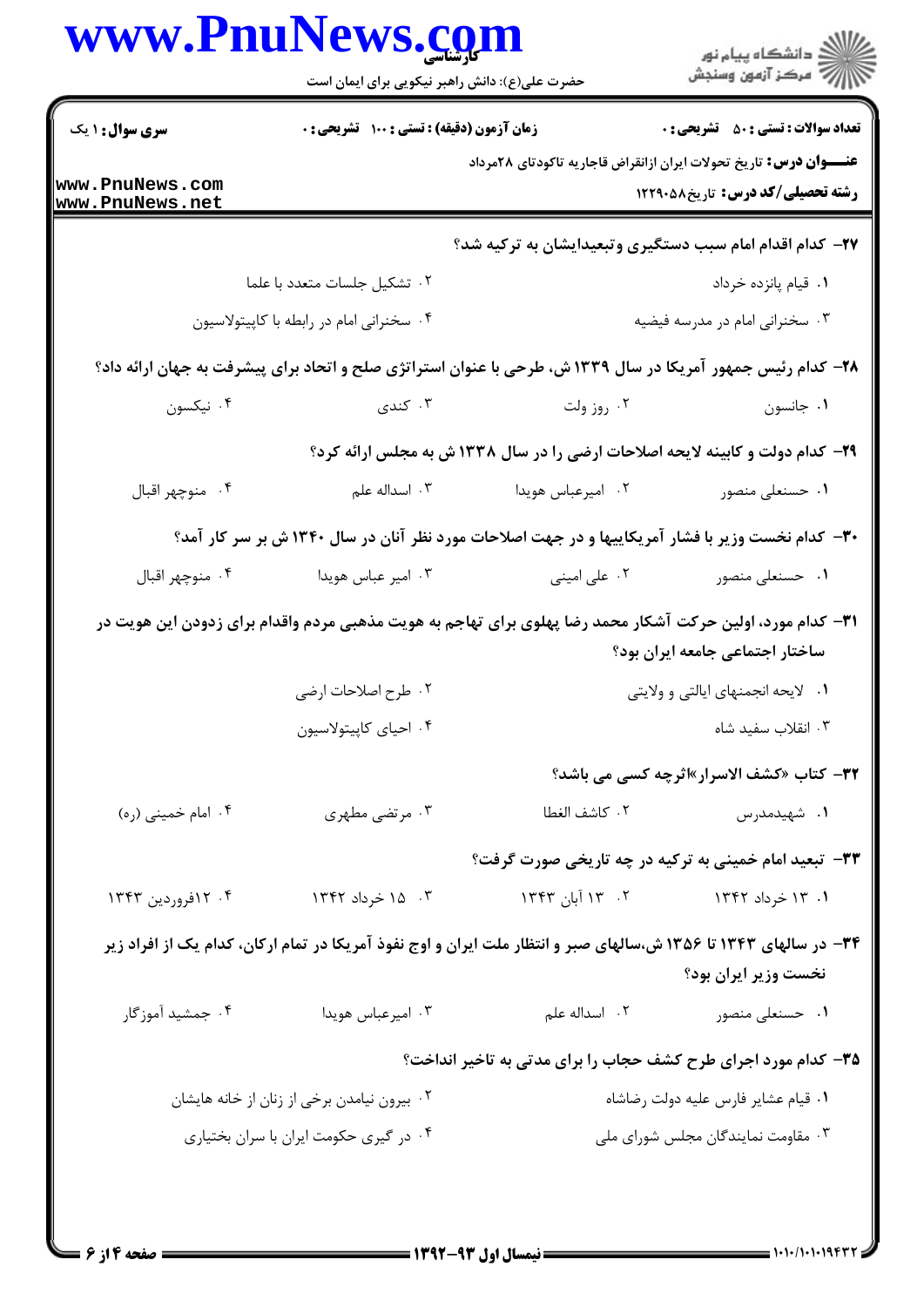|                                    | www.PnuNews.com<br>حضرت علی(ع): دانش راهبر نیکویی برای ایمان است                                          |                                                                    | ڪ دانشڪاه پيا <sub>م</sub> نور<br>ر <i>7</i> 5 مرڪز آزمون وسنڊش                                                |
|------------------------------------|-----------------------------------------------------------------------------------------------------------|--------------------------------------------------------------------|----------------------------------------------------------------------------------------------------------------|
| <b>سری سوال : ۱ یک</b>             | زمان آزمون (دقیقه) : تستی : 100 تشریحی : 0                                                                |                                                                    | <b>تعداد سوالات : تستي : 50 ٪ تشريحي : 0</b>                                                                   |
| www.PnuNews.com<br>www.PnuNews.net |                                                                                                           |                                                                    | <b>عنــــوان درس:</b> تاریخ تحولات ایران ازانقراض قاجاریه تاکودتای ۲۸مرداد<br>رشته تحصیلی/کد درس: تاریخ5881211 |
|                                    |                                                                                                           |                                                                    | ۳۶- امام خمینی از ابتدای تاسیس کدام حزب، عضویت در آن را حرام دانست؟                                            |
| ۰۴ حزب كمونيست ايران               | ۰۳ حزب رستاخيز                                                                                            | ٠٢ حزب ايران                                                       | ۰۱ حزب توده                                                                                                    |
|                                    |                                                                                                           | ۳۷- چاپ مقاله علیه امام در روزنامه اطلاعات منجر به چه مسئله ای شد؟ |                                                                                                                |
|                                    | ۰۲ قیام ۱۹ دی ۱۳۵۶ش                                                                                       |                                                                    | ۰۱ قیام ۱۵خرداد۱۳۴۲ ش                                                                                          |
|                                    | ۰۴ قیام ۱۳۵۲ ش                                                                                            |                                                                    | ۰۳ قیام ۱۷ شهریور۱۳۵۷ش                                                                                         |
|                                    | ۳۸– آخرین تلاش آمریکا ورژیم شاه برای ادامه سلطنت بر مردم ایران که باقاطعیت و هوشیاری امام خمینی به بن بست |                                                                    | رسید،کدام مورد می باشد؟                                                                                        |
|                                    |                                                                                                           | ٠١ مطرح كردن شعار عوام فريبانه آشتي ملت از طرف دولت شرف امامي      |                                                                                                                |
|                                    |                                                                                                           | ۰۲ حمله گارد شاهنشاهی به نیروی هوایی واعلام حکومت نظامی بختیار     |                                                                                                                |
|                                    |                                                                                                           |                                                                    | ۰۳ مذاکره دولت با چند تن از رهبران جبهه ملی                                                                    |
|                                    |                                                                                                           |                                                                    | ۰۴ آزادی مطبوعات ورهایی زندانیان سیاسی                                                                         |
|                                    |                                                                                                           | ۳۹- آئین کابالیسم بر روی کدام تشکیلات ذیل تأثیر گذارده بود؟        |                                                                                                                |
| ۰۴ فراماسونری                      | ۰۳ مارکسیسم                                                                                               | ۰۲ هندوئیسم                                                        | ۰۱ بودائیسم                                                                                                    |
|                                    | ۴۰- از وی به عنوان اولین ایرانی که به عضویت فراماسونری و لژ انجمن پاریس درآمده است، نام برده می شود؟      |                                                                    |                                                                                                                |
|                                    | ۰۲ عسگرخان افشار ارومي                                                                                    |                                                                    | ٠١ ميرزا صالح شيرازي                                                                                           |
|                                    | ۰۴ میرزا ملکم خان                                                                                         |                                                                    | ۰۳ میرزا ابوالحسن ایلچی                                                                                        |
|                                    |                                                                                                           | ۴۱– اولین لژ فراماسونری در ایران را چه کسی تأسیس کرد؟              |                                                                                                                |
|                                    | ۰۲ عسگرخان افشار ارومي                                                                                    |                                                                    | ٠١ ميرزا صالح شيرازي                                                                                           |
|                                    | ۰۴ میرزا ابوالحسن شیرازی                                                                                  |                                                                    | ۰۳ میرزا ملکم خان                                                                                              |
|                                    |                                                                                                           |                                                                    | ۴۲- فراماسونها بیشترین تاثیر را از چه کسی پذیرفته اند؟                                                         |
| ۰۴ مارکس                           | ۰۳ دکارت                                                                                                  | ۰۲ ولتر                                                            | ۰۱ کانت                                                                                                        |
|                                    |                                                                                                           |                                                                    | ۴۳- بنیانگذار آزادی مذهب در فراماسونری چه کسی بود؟                                                             |
| ۰۴ میرزاملکم خان                   | ۰۳ امانوئل کانت                                                                                           | ۰۲ جیمز اندرسن                                                     | ۰۱ ژان تئوفیل دزاگولیه                                                                                         |